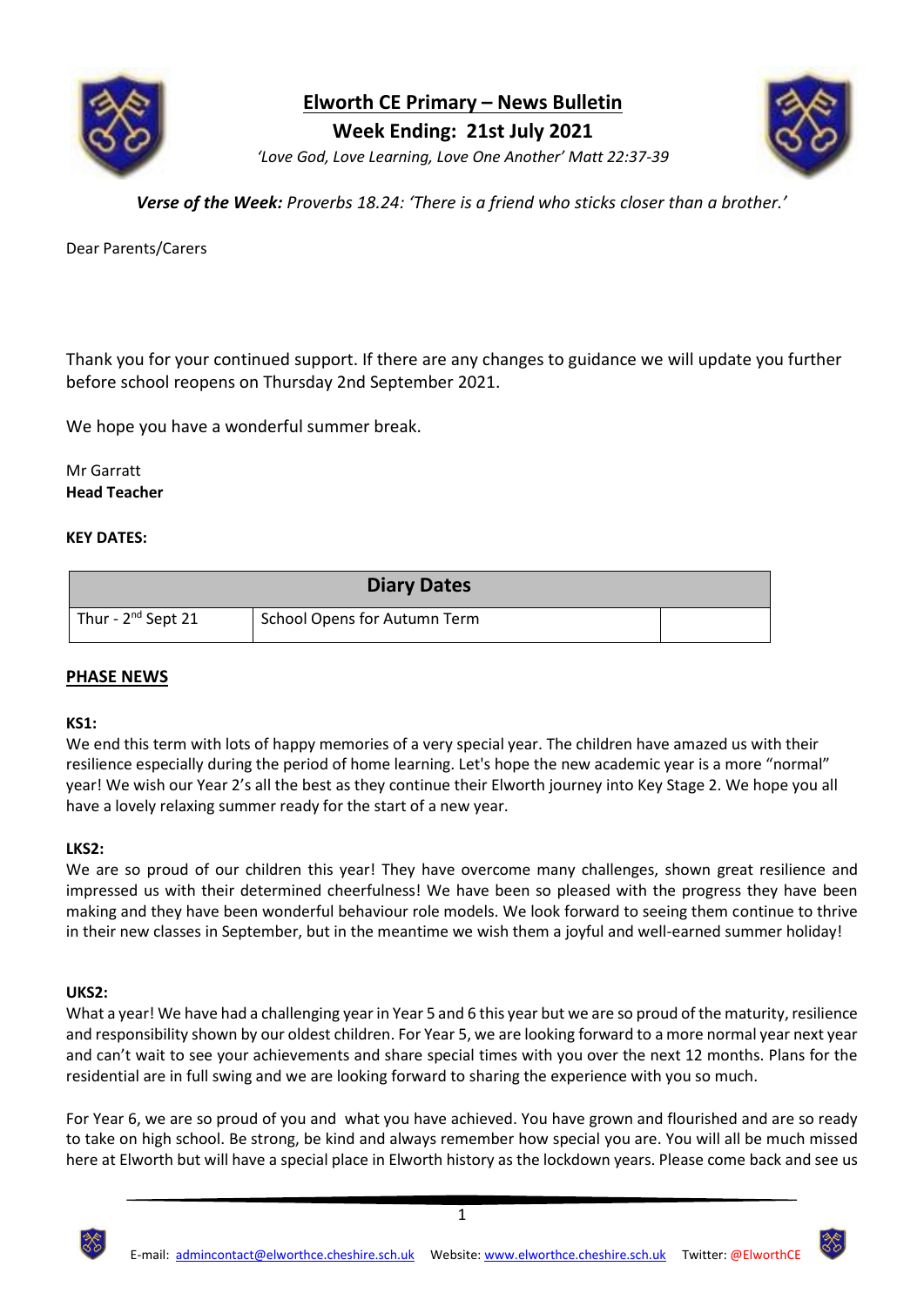if you can and never forget how amazing you are. Thanks to all the parents for your help, support and understanding over the years. We are losing some special families this year who have worked hard for the school for many years and we will miss you all. We wish all our children and families a very restful summer and happy summer holidays.

# **Arrangements for September**

# **ARRIVAL AT SCHOOL**

**7:30am:** Gates open for Breakfast club.

**8.55am:** Doors open to EYFS classes. Please use the staff car park to wait for the EYFS gate to open. Please can we ask that children stay with their parent/carer at all times whilst in the car park.

**8.35am – 8.45am**: Gates Open. Children can enter from any school entrance (Not visitor carpark). Children will make their way to line up.

- KS1 will line up line up in the KS1 playground off Middlewich Road gate.
- KS2 will line up on the playground/netball court.

Class registers will be taken at 8.50am and gates closed. Any late arrivals must report to the Main Office.

Children will wash their hands on arrival at school – are we doing this?

## **COLLECTION**

**Enter Finish Times** The front school gate will be opened. Parents collecting children from Reception will wait on the staff carpark, 3:20pm children will be dismissed from the class doors.

**3.15pm -** Parents collecting children from KS2, will be collected from Teachers will dismiss the children class by class at the main road entrance.

## **SNACK AND LUNCH**

Snacks will continue as normal. Please see below for prices

- Fruit 40p
- Toast 25p
- Drink 35p
- Bacon Butty (Friday Only) 50p

All school hot dinners and packed lunches for Rec – Y6, will be served and eaten in the school hall from September.

We will update our website with our new, 3 week rolling menus over the holidays. Please note that the price of school meals remains £2.30 from 2nd September 2021.

2